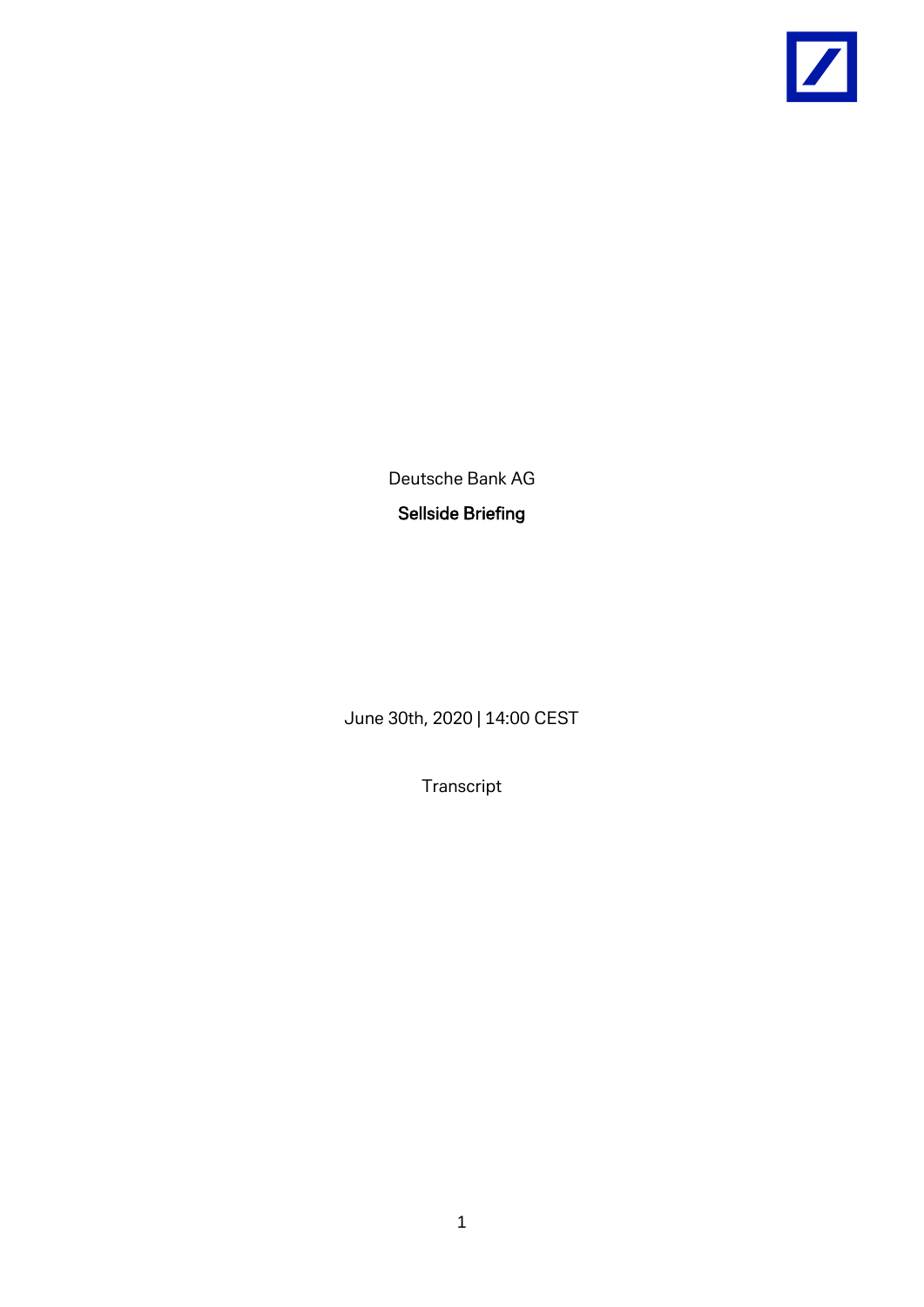

James Rivett Welcome to our first pre-close sell-side briefing. I will begin with about a ten minute introduction where I will run through a summary of all the information and guidance that we provided at the various virtual events this quarter. And then myself and the rest of the IR team are happy to go through any of the questions that you have got.

> We will make a transcript of this event available that we will publish on our website and you are obviously free to use anything we say here in your commentaries, research reports or as you update your financial forecasts.

> And, just as a reminder, we will release our equity earnings materials on Wednesday 29th July around 7:00 am CET for all you early birds with a fixed income investor call on Friday the 31st.

> Let me begin with just the very big picture. The primary objectives of the strategy that we laid out exactly 12 months ago are completely unchanged and that was to work on improving the long-term sustainable profitability of the bank while managing our balance sheet conservatively.

> And, despite the short-term headwinds and some opportunities that COVID-19 presents, we have during the quarter reiterated our 2022 targets mainly that we continue to work towards the 8% return on tangible equity. We are focused on reducing adjusted costs to the EUR 17 billion target. We will maintain and CET1 ratio of at least 12.5% despite the regulatory changes with the leverage ratio increasing to around 5% over that time.

> As part of the longer-term objectives you are aware that we have continued to set a series of short-term targets and, for 2020, those are focused on costs and capital. First, on costs, what we have said is that we remain on track to reach the EUR 19.5 billion of adjusted costs this year excluding the costs related to the Prime Finance business being transferred to BNP Paribas. Those Prime Finance costs, they have been running at about EUR 100 million per quarter, so 400 million for the full year.

> The EUR 19.5 billion adjusted cost target for 2020 excludes some of the transformation-related expenses that we spoke about, principally related to charges for real estate, as well as software impairments. As we said in December and have reiterated, these transformation charges, they are also expected to be around EUR 400 million this year. We took about EUR 84 million of those in the first quarter and the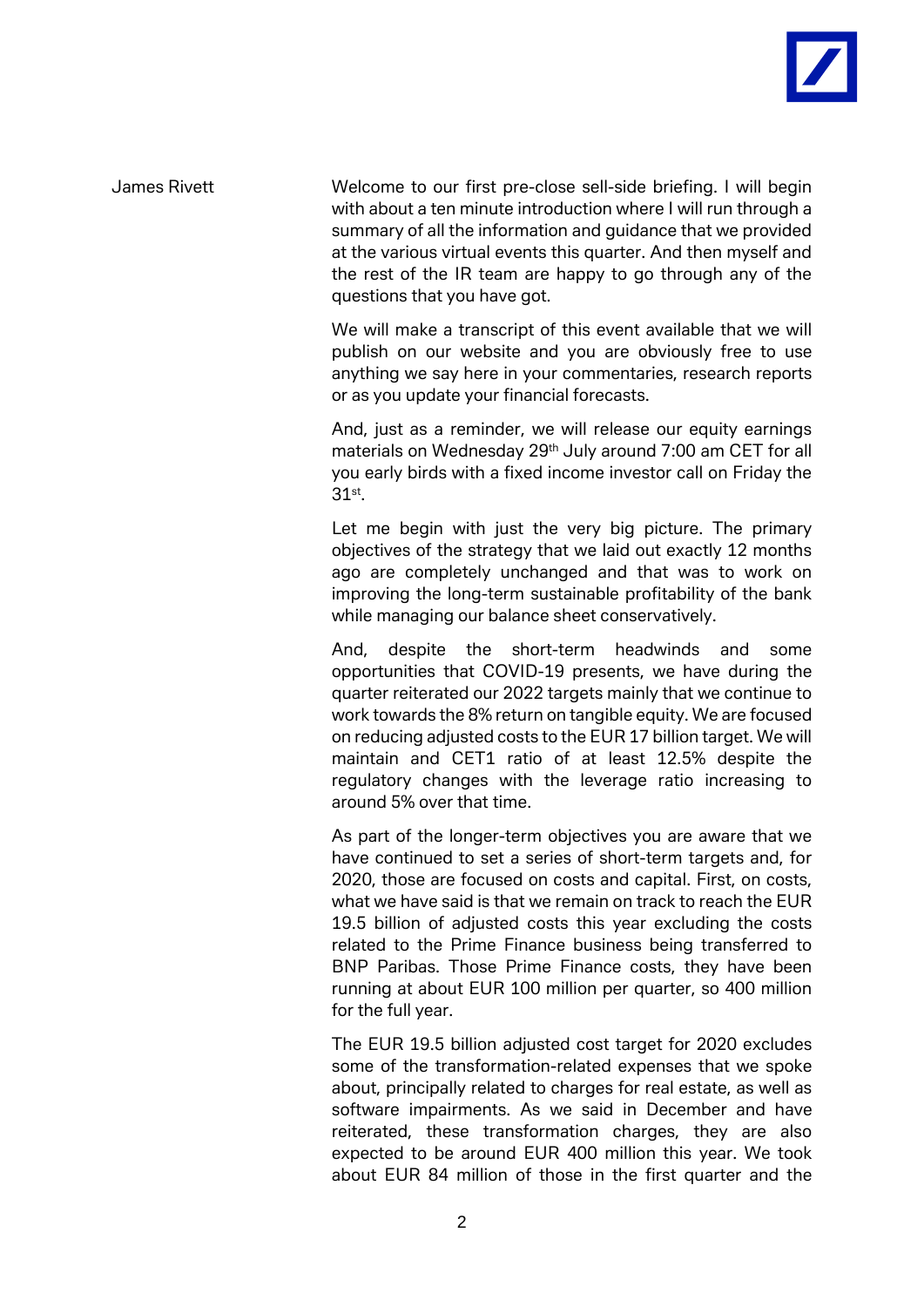balance, just over 300 million, you should expect to be spread pretty evenly throughout the year.

Another aspect of costs, obviously not part of the adjusted cost definition but within non-interest expenses, we continue to expect to take approximately EUR 500 million of restructuring and severance charges in 2020. Here, we took about EUR 88 million in the first quarter and the balance, again, a little over 400 million will be taken in the rest of the year and will principally impact the Private Bank, as I will discuss in a little bit.

Secondly, on the CET1 ratio which was around 12.8% at the end of the first quarter - we said around the Q1 results that we may allow the CET1 ratio to dip modestly and temporarily below the 12.5% as we take the decision to support client growth and manage through this period.

James von Moltke, our CFO, laid out the current path that we see pretty clearly about two weeks ago. Obviously, the timing and the magnitude of many aspects are really uncertain, so the impact in any one quarter is a little bit more difficult than even usual to predict.

But, with that in mind, for the second quarter we said that the COVID-19-related impacts are expected to be a headwind of between 20 and 30 basis points on the CET1 ratio against that 12.8% level I just mentioned in the first quarter. These headwinds principally relate to the elevated provisions for credit losses, the impact of the ratings downgrades on credit risk RWA, as well as the impact of high value at risk or VAR on the market risk RWA.

For the full year, we expect the CET1 ratio to be in range of around 12.3% percent at year-end and that is basically because the headwinds that we see remaining from COVID-19 are partly offset by the benefits of some of the regulatory changes.

For all funding and capital people out there, since the end of the first quarter we have issued two Tier 2 notes. In May, we issued a EUR 1.25 billion Tier 2 bond and we priced a USD 500 million tranche yesterday.

These issuances are designed to take advantage of the recent regulatory changes which allow us to partly fill our regulatory capital requirements with AT1 and Tier 2, rather than common equity. In total these two issuances increased the buffer to our total capital regulatory requirements or MDA by around 50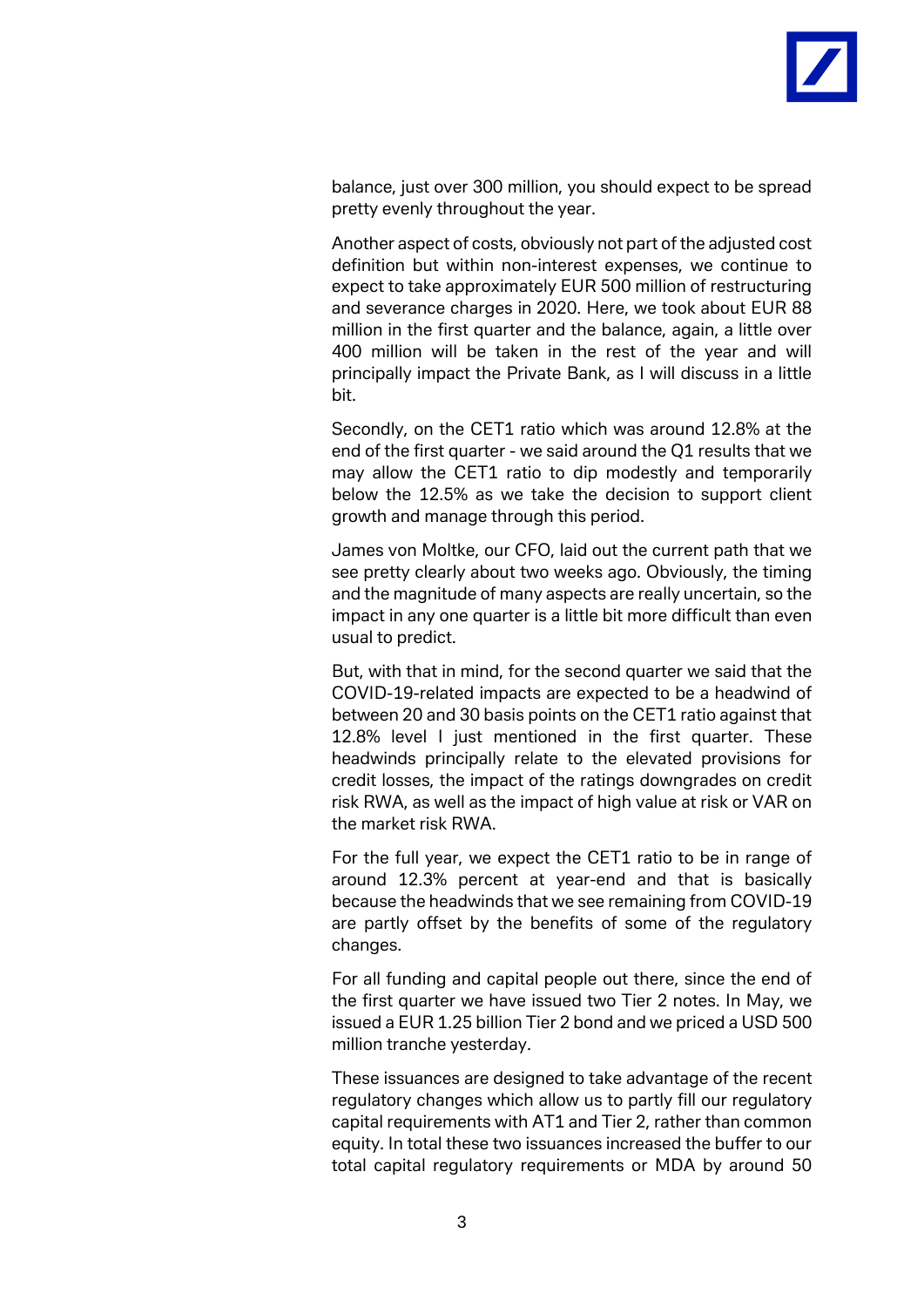

basis points, so taking that number to around 200 basis points, based on the March pro forma numbers.

On the funding side, we issued our first every green bond. That was part of our sustainable finance path, which included the sustainable finance targets for 2025 we laid out at the AGM. And then on funding, we announced our participation in the June round of TLTRO-III. That was around EUR 30 billion and included repayments of EUR 15 billion of other central bank facilities, principally TLTRO-II. Our total TLTRO capacity is around EUR 40 billion, so we still have room to increase our participation in future rounds if we see the need.

Next topic, provisions for credit losses or CLPs. We said at the Q1 results, in the initial stages of the COVID-19 lockdown that CLPs this year should be in the range of 35-45 basis points of loans. We then this quarter filled in a bit more of the detail saying we expect CLPs to peak in the second quarter at around EUR 800 million before returning to more normalised levels in the second half of the year.

We have reaffirmed the full year guidance at several events in the quarter, even as consensus has updated its macroeconomic forecasts. To probably pre-empt one of your questions, we gave our last update on CLP guidance for both Q2 and the full year after the Wirecard announcements and left them unchanged.

Consistent with the comments that Stuart Lewis, our Chief Risk Officer, made at the risk deep dive, we typically hedge our exposures, particularly in the lower weighted segments and, as a result, our net exposure to Wirecard is small. We won't really go into a lot more detail but I think that's sufficient to give you some comfort as to where we are.

Our guidance for provision for credit losses is lower than many of our peers. We think, in part, this reflects the relative strength and the response to COVID-19 by the German government. It also reflects the low level of unsecured lending that we have within our portfolios. We do continue to believe that to have Germany as a home market is a good place to be, a good defensive place to be relative to most other major economies at this time. And, just as a reminder we get a little over 40% of our revenues and assets in Germany.

Before we go to your questions, just some of the trends that we have highlighted in our core business for the quarter. Starting first with the Investment Bank. Christian and James both said, starting in the fourth quarter and reiterated several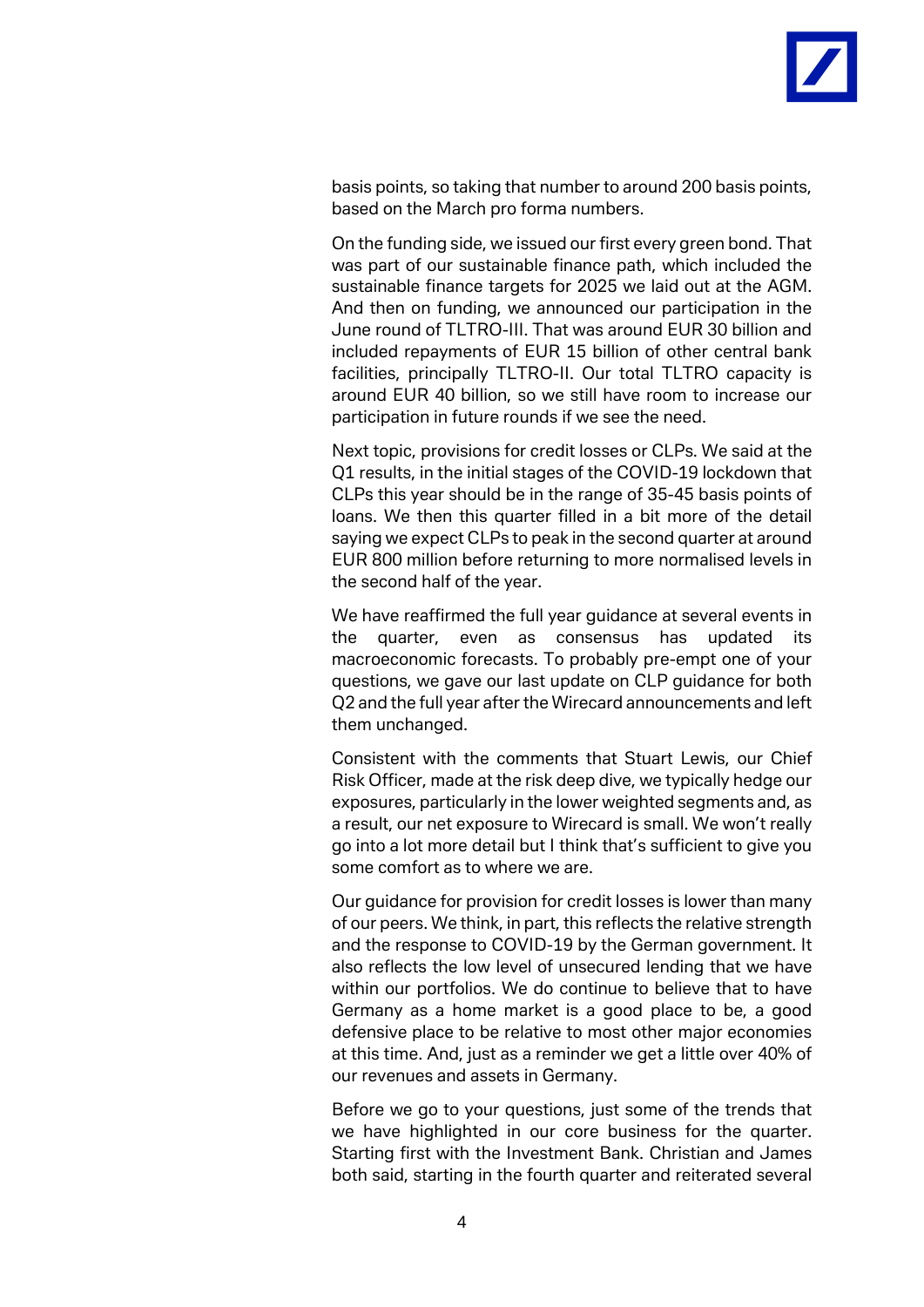times since then, that the momentum we can see in our core client franchises is building and we really do think that the refocused strategy is beginning to pay off.

In addition, consistent with what you have heard from many of our peers, IB performance for the industry will have been supported by significantly higher market volatility compared to the second quarter of last year as well as, to a certain extent, the tightening of credit spreads compared to the end of the first quarter. It's just also worth bearing in mind for your models that in the second quarter of 2019 the IB revenues benefitted from specific items of about EUR 83 million. That was the combination of DVA as well as an investment that we have in Tradeweb.

In the Private Bank it's a tougher quarter. As we laid out in our strategy at the investor deep dive in December, the key strategy of the Private Bank is to offset the ongoing headwinds of negative interest rates with higher volumes and fee income. That strategy remains absolutely unchanged. But, while we kept many of the branches open in Germany, as you would expect, COVID-19 did have a negative impact on volumes compared to the first quarter and the prior year. Nothing surprising in that statement.

Also, remember that around 20% of Private Bank revenues are from the international businesses, principally in Italy and that is Northern Italy and Spain which were heavily impacted by the lockdown. And, just as a reminder, Private Bank specific items in the second quarter of 2019 were about EUR 23 million.

Despite the challenges and all of the issues that COVID-19 produced, the Private Bank does continue to execute on its strategic objectives and against the cost targets that we laid out a year ago and in December, primarily in Germany.

We made some more progress this quarter. We closed the legal entity merger of the retail subsidiary, PFK, into Deutsche Bank AG in May. We recently announced, at the end of the quarter, that we will integrate the international retail and wealth management businesses under one management team, and we also further reviewed the business structure and portfolios including a decision to realign our digital ventures portfolio in Germany.

Unsurprisingly, these transformation impacts will have negative one-off revenue impacts, higher restructuring expenses in the quarter and the rest of the year, although all consistent with the guidance that we kind of laid out or I sort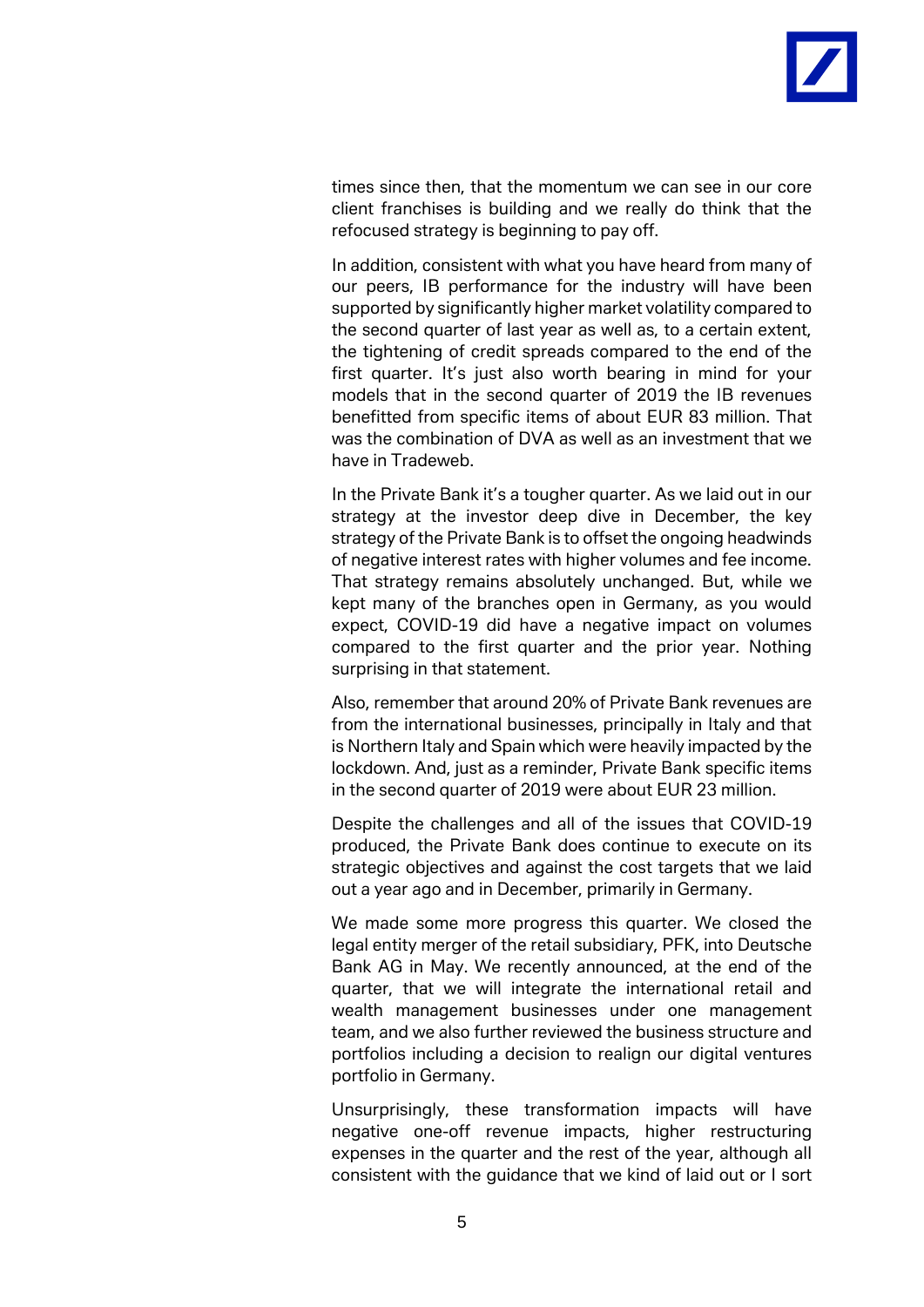

of laid out earlier and we've mentioned several times.

A little bit longer than ten minutes, apologies, but very happy now to take your questions.

Jackie Inecke You mentioned the Tier 2 and obviously looking at the P2R (Morgan Stanley) split, I think it's possible you could issue another 1.7 billion of Tier 2 and you're still below the, let's say, efficient level. So, have you got more plans to come with Tier 2 this year?

James Rivett Look, generally I think we have been pretty opportunistic and dependent on markets. We agree with you, directionally speaking, around the amount of headroom that we have, so we will continue to look at it. There are no plans at this stage but we will remain opportunistic. Issuing bonds at 500 basis points over is not our favourite thing to do but we will continue to do it as market demand is there.

Jackie Inecke Just on the ratings agencies, last time I was in Frankfurt, which was obviously pre-COVID, Moody's sounded like they were going to give you all the time in the world, they were kind of content with the progress that they were seeing but obviously the world has changed and we're seeing negative outlooks pretty much everywhere and you already have a negative outlook at Moody's and S&P. What can you tell us about your conversations with the agencies now?

James Rivett it's a good question because it's obviously an area that we are super fixated on, given where the ratings are. I would say we are in exceptionally regular dialogue, particularly at the outbreak of the COVID pandemic. The agencies' issue is not around our balance sheet or risk levels or liquidity or capital, it's been around the same things that we are focused on, which is our ability to generate organic capital.

> And here, therefore, what they have really been focused on is does COVID-19 impact our ability to execute on the transformation. And I think generally we are continuing to execute. We feel like we are on track with the short-term and the long-term targets and I think, as a result of that, the agencies feel pretty happy about the position that we are in. Obviously, they're continuing to monitor it.

> That's probably one of the reasons why you saw the decisions that Fitch took, so taking us off rating watch negative and moving it to outlook negative, was because of what they can see in terms of the execution.

> So, I would say generally we are really focused on it. I think that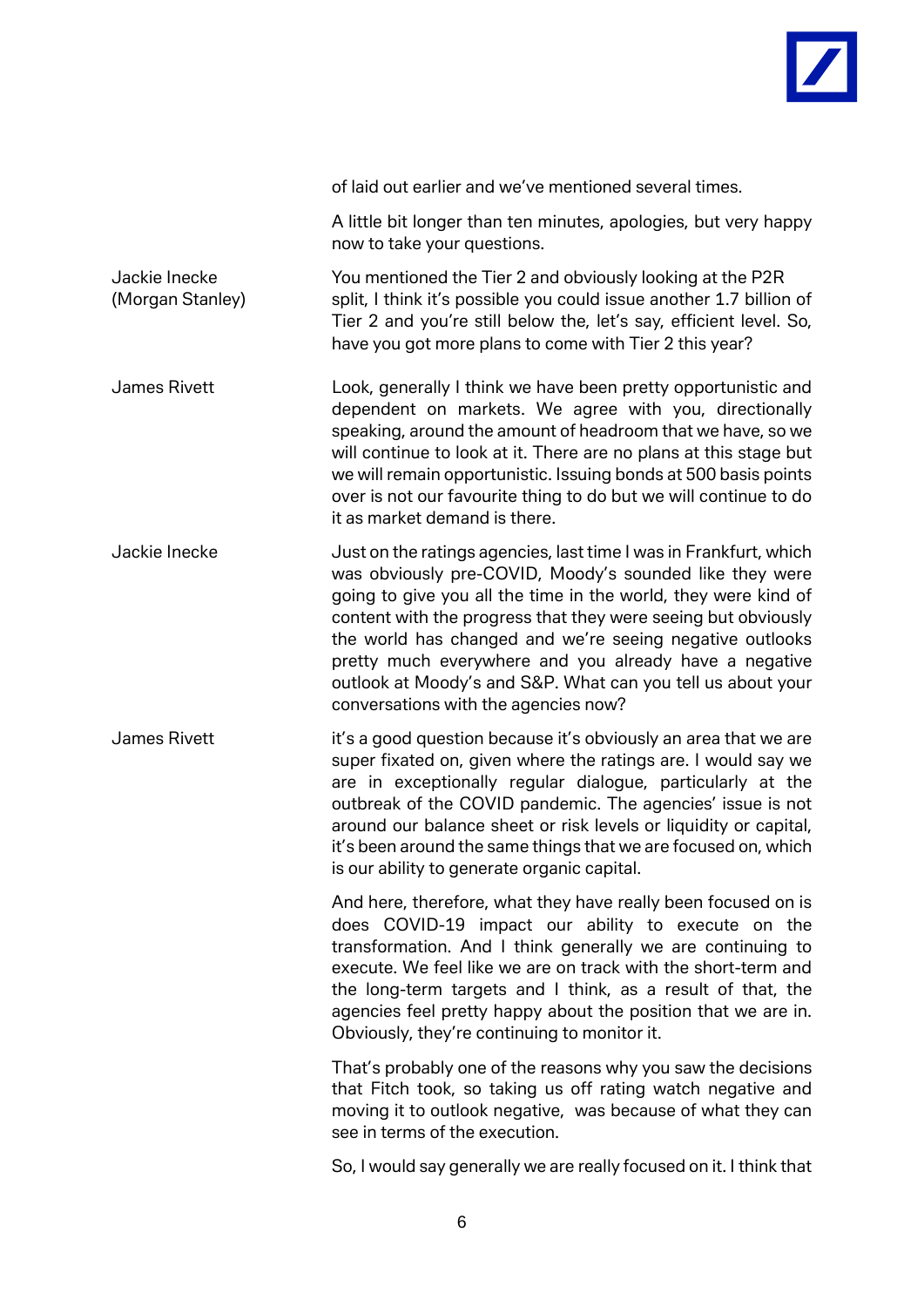

|                       | we went into this year hoping that the progress that we would<br>make could potentially lead to at least the removal of some of<br>the negative outlooks and hopefully, then, start to move the<br>ratings higher to where we think they should be. That has<br>probably been delayed a little bit but nothing has changed in<br>the focus and I would say that we have had a really good<br>dialogue with them and we will continue that.                                                               |
|-----------------------|----------------------------------------------------------------------------------------------------------------------------------------------------------------------------------------------------------------------------------------------------------------------------------------------------------------------------------------------------------------------------------------------------------------------------------------------------------------------------------------------------------|
| Anke Reingen<br>(RBC) | If I can please follow on. It's Anke, from RBC. Thank you for all<br>the detail but I just wondered on the capital ratio, this is about<br>completeness for expectations for the second quarter, if you<br>don't mind to repeat the things we should keep in mind and<br>also to what extent the regulatory changes already impact your<br>Tier 2 ratio. And then, just to confirm the AT1 costs, they're<br>accrued on a quarterly basis rather than come out of the capital<br>once a year. Thank you. |
| James Rivett          | Good questions. What we have said around capital is on the<br>slide that James presented at the risk deep dive two weeks ago<br>now, and it was slide 24, from memory. There we laid out all<br>the drivers that we see for the rest of the year. I would say that<br>what you see start to impact in the second quarter is some of<br>the ratings downgrades.                                                                                                                                           |
|                       | You will also see the impact of higher VaR, because that's a<br>60-day average and obviously VaR at period end of the first<br>quarter was lower than it was through the average, so that<br>starts to bleed into the ratio.                                                                                                                                                                                                                                                                             |
|                       | And then, obviously, we have got the COVID-19 impact of the<br>credit loss provisions. I would say that those are the things that<br>are the negative drags. In addition we take the AT1 coupon<br>payments when they are paid, so that's another part of the<br>headwind in the second quarter, not COVID-19 related but a<br>headwind that we face.                                                                                                                                                    |
|                       | Offsetting that you are not going to see a lot of regulatory<br>benefits this quarter. Most of the regulatory changes are later<br>in the year. The biggest positive one's being the treatment of<br>software assets or software intangibles. That, right now, feels<br>like a fourth quarter event, as well as some of the other things<br>that come through more in Q3, but mostly Q4, for the<br>regulatory benefits.                                                                                 |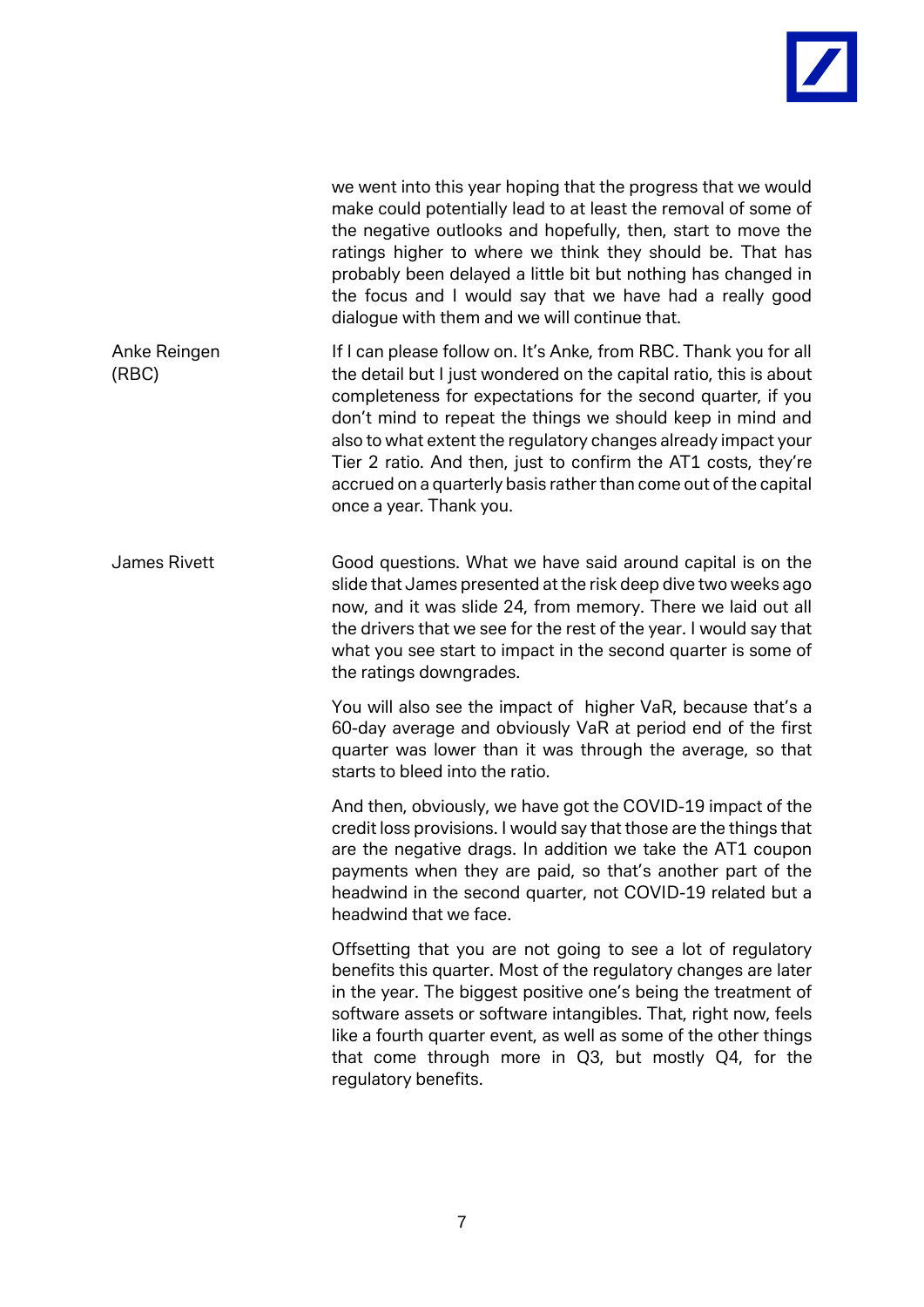

| Alastair Ryan<br>(BofA)                                 | James, it's Alastair, at BofA. Have you said what you're doing<br>with all that TLTRO, please?                                                                                                                                                                                                                                                                                                                                                   |
|---------------------------------------------------------|--------------------------------------------------------------------------------------------------------------------------------------------------------------------------------------------------------------------------------------------------------------------------------------------------------------------------------------------------------------------------------------------------------------------------------------------------|
| James Rivett                                            | A couple of things. Obviously, liquidity is not a problem of ours.<br>I think what you will see us continue to do, we will use it partly<br>to fund client demand, also partly at the margin to take out<br>some of the more expensive funding that we have. So, it will<br>effectively be used for those two things, in the main, just within<br>the confines of running the liquidity ratios where we sort of<br>guided them to, Alastair.     |
| <b>Andrew Lim</b><br>(Société Générale)<br>James Rivett | Hi. Thanks for doing this call, by the way. So, just on some<br>broader thoughts. You haven't talked about dividends or<br>buybacks and I just want to tie that in with the capital guidance<br>that you've given. It's still looking pretty good on the CET1<br>ratio. Any thoughts on that going forward as to when we can<br>ramp up on the dividends and maybe even buybacks?<br>The strategy is unchanged and the targets are unchanged for |
|                                                         | the long-term. There is a plan that starting from 2021 earnings,<br>so starting in 2022, the dividend payments and then also<br>thinking about means of returning other excess capital<br>through either additional dividends or buybacks, and that very<br>much remains the case today as it was then.                                                                                                                                          |
|                                                         | When you trade at the sort of multiples that we trade at, we<br>think we have enough capital to be able to fund the growth that<br>we have within the business and, as we free up capital out of<br>the capital release units, that a large chunk of that can be<br>returned to shareholders over time. So, that's really still the<br>plan. No dividend plans before that but that's the plan from<br>basically 2022, that's totally unchanged. |
| <b>Andrew Lim</b>                                       | But, there isn't any target ratio you have in mind to exceed<br>before you start contemplating that?                                                                                                                                                                                                                                                                                                                                             |
| <b>James Rivett</b>                                     | No. The commitment is the CET1 ratio of 12.5%, leverage ratio<br>around 5.0% and we get there arithmetically as the capital<br>release unit rolls off, plus we benefit from some of the<br>regulatory changes. The exclusion of cash as well as pending<br>settlements in aggregate add 25 basis points or so to the ratio.                                                                                                                      |
|                                                         | We benefit from those things so we think that the natural<br>equilibrium is 12.5% CET1 ratio, 5.0% leverage ratio and that<br>we're pretty much there by 2022 and then, therefore, there's<br>excess capital. Everything that gets generated is then,<br>effectively, excess capital to get returned.                                                                                                                                            |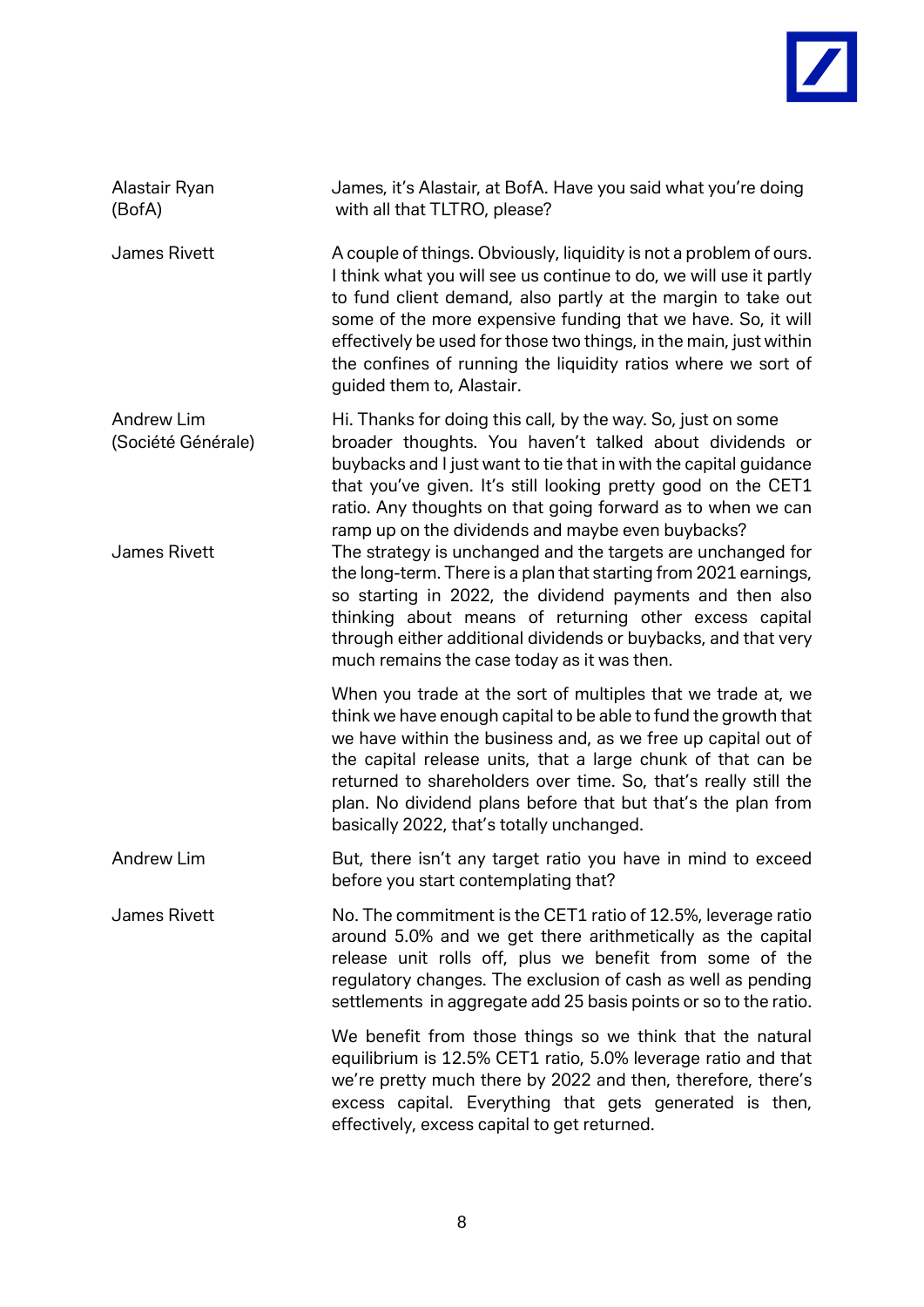Magdalena Stoklosa James, hi, it's Magdalena. Just a couple of follow-ups from one (Morgan Stanley) perspective. In Q2, what have you actually seen in terms of corporate credit growth, both from the perspective of what you're doing through the guaranteed funds and what you're doing outside of that? It's my first question.

> And, my second question, and I know you may decide not to attempt this, what is your discussion about the vulnerability test with the SSM and what do you think, what sort of clarity are you likely to see at the announcement at the end of July because it just seems that Enria is talking about being able to provide some clarity on prudence of provisioning capital at the end of July which is, of course, in the middle of the bank's reporting season?

James Rivett Maybe, if I take those in order. Generally, and this is consistent with what you have heard from most other banks, I think what we've seen from a client drawdown perspective is, it was obviously very elevated through March and into April and as capital markets, debt markets, have effectively returned to normal, you've seen particularly bigger and better rated corporates paying back facilities and issuing in the capital markets.

> So, I think that sort of drag has certainly slowed, which is why you hear us talk about the pressure on the CET1 ratio being mostly now around ratings migrations rather than drawdowns that you had in the first quarter.

> On KfW I think the last number was the number that James gave at the risk deep dive where we talked about KfW loans only being in the mid-single-digit billions and I think that's probably as good an assumption as we can provide right now.

> In terms of the ECB stress test, I'm going to repeat the answer that Stuart gave you two weeks ago, which is that we have run the latest stress test through our FLI model. It doesn't have a particularly big impact on the way that we think about our macroeconomic projections. So, I think we feel that that supports the base case and the guidance that we have set for this year.

> In terms of how does that stress test get implemented? Quite frankly, I don't know. There's been lots of talk about is it July, is it later? I assume it's July but not seeming that there is any big impact on us at this stage, and that's consistent with what Stuart said 12 days ago.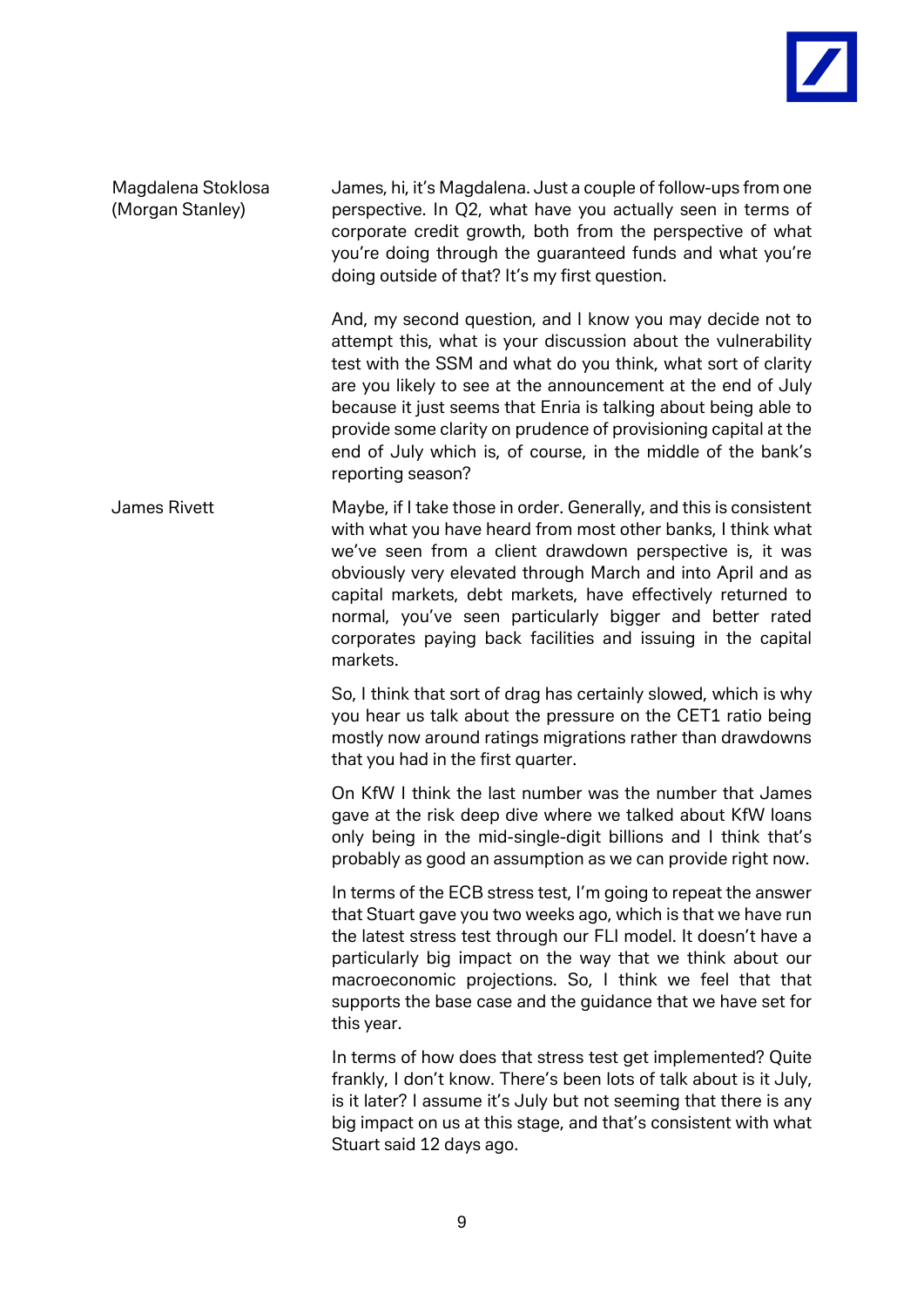| <b>Stuart Graham</b><br>(Autonomous) | James, it's Stuart. Could I ask a couple of questions? The first<br>one is you mentioned you're going to move to transitional<br>CET1, I think. Does that impact Q2 and I think that's about 14<br>basis points? That's the first question. And the second<br>question is if I look at FIC consensus, it's 1,410 but it looks like<br>there's some low numbers in there. Somebody is at 975. That<br>would be just kind of flat year-on-year.<br>Is there anything in your business, specific to Deutsche, which<br>has been going particularly poorly which would explain why<br>you should be flat when US peers are talking about FIC<br>numbers up 30, 50, 70%? |
|--------------------------------------|---------------------------------------------------------------------------------------------------------------------------------------------------------------------------------------------------------------------------------------------------------------------------------------------------------------------------------------------------------------------------------------------------------------------------------------------------------------------------------------------------------------------------------------------------------------------------------------------------------------------------------------------------------------------|
| James Rivett                         | I will take the second one first. When I look at consensus, the<br>higher numbers have come out later in the quarter, so I think<br>there's an age bias within those numbers. Business mixes are<br>obviously different. I don't think there's anything in what we've<br>said that would suggest that we should be performing<br>materially different, in a different direction than the rest of the<br>street.                                                                                                                                                                                                                                                     |
|                                      | That's not to give you a number but, directionally, there's<br>nothing different about our business model. I think if you look<br>at some of the stats around market volumes and market<br>volatility, I think you've seen rates FX do quite well and, as I<br>said, you've obviously seen some credit spread tightening. So,<br>that's a relatively long way of saying there's nothing in our<br>business that should be very different than our peers.                                                                                                                                                                                                            |
|                                      | The IFRS 9, still to be determined. We'd like to hope that we<br>have it done by the end of Q2. I don't think it's likely to be that<br>big of a number. We haven't given guidance but it's not likely<br>to be that big but, yes, still waiting to see.                                                                                                                                                                                                                                                                                                                                                                                                            |
| <b>Stuart</b>                        | That's great. Thanks.                                                                                                                                                                                                                                                                                                                                                                                                                                                                                                                                                                                                                                               |

## **Disclaimer**

*This transcript contains forward-looking statements. Forward-looking statements are statements that are not historical facts; they include statements about our beliefs and expectations and the assumptions underlying them. These statements are based on plans, estimates and projections as they are currently available to the management of Deutsche Bank. Forward-looking statements therefore speak only as of the date they are made, and we undertake no obligation to update publicly any of them in light of new information or future events.*

*By their very nature, forward-looking statements involve risks and uncertainties. A number of important factors could therefore cause actual results to differ materially from those contained in any forward-looking statement. Such factors include the conditions in the financial markets in Germany,*